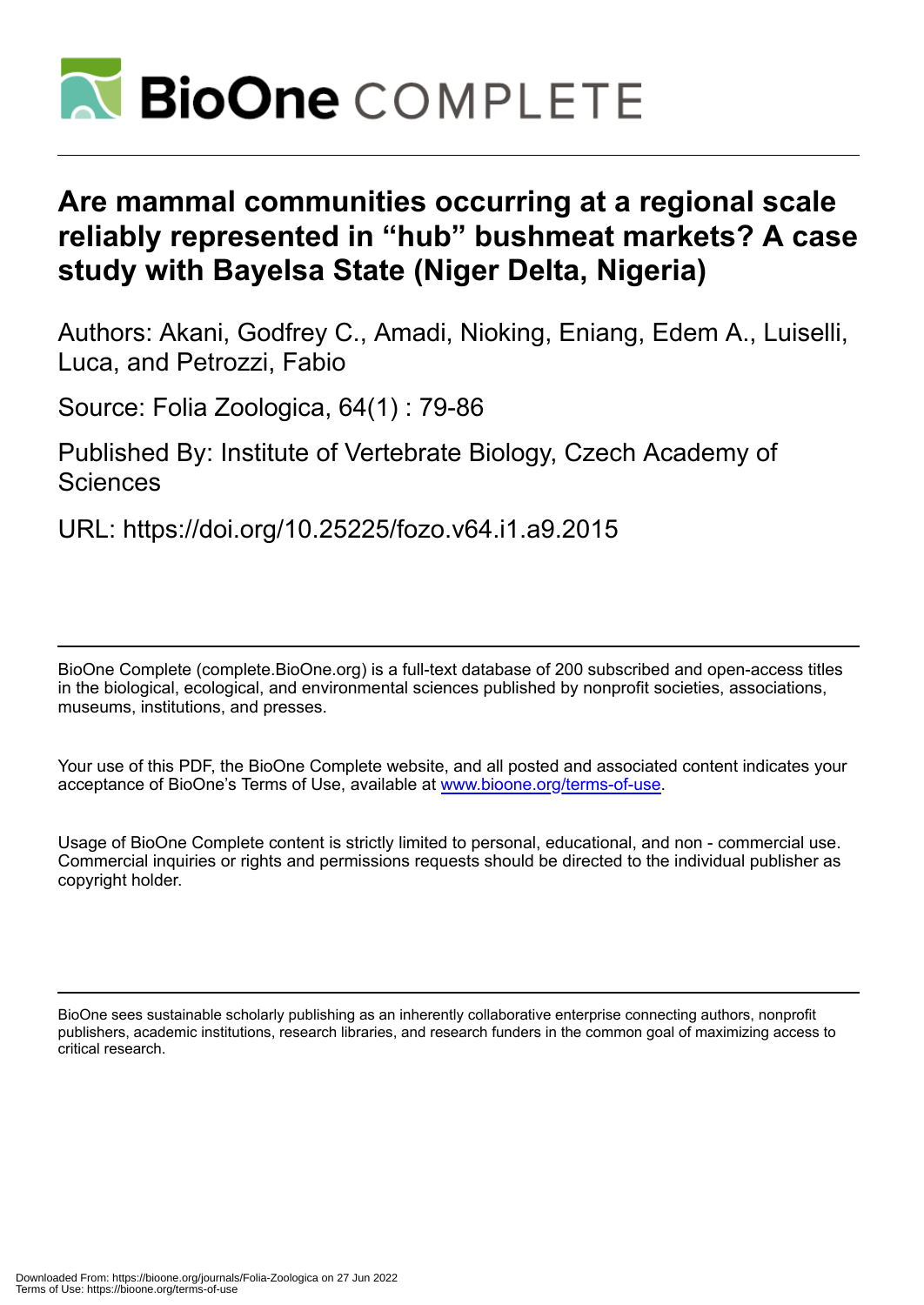# **Are mammal communities occurring at a regional scale reliably represented in "hub" bushmeat markets? A case study with Bayelsa State (Niger Delta, Nigeria)**

## Godfrey C. AKANI<sup>1</sup>, Nioking AMADI<sup>1</sup>, Edem A. ENIANG<sup>2</sup>, Luca LUISELLI<sup>1,3\*</sup> **and Fabio PETROZZI1,4**

- *<sup>1</sup> Niger Delta Ecology and Biodiversity Conservation Unit, Department of Applied and Environmental Biology, Rivers State University of Science & Technology, P.M.B. 5080, Port Harcourt, Nigeria; e-mail: gakanina2000@yahoo.com, niokingamadi@gmail.com*
- *<sup>2</sup> Department of Forestry and Wildlife, University of Uyo, P.M.B. 1017, Uyo, Akwa-Ibom State, Nigeria; e-mail: edemeniang@yahoo.com*
- *<sup>3</sup> Centre of Environmental Studies DEMETRA, via Olona 7, 00198 Rome, Italy; e-mail: lucamlu@tin.it*

*<sup>4</sup> Ecologia Applicata Italia, via Edoardo Jenner 70, 00151 Rome, Italy; e-mail: fapetrozzi@gmail.com*

Received 10 December 2014; Accepted 23 January 2015

**Abstract.** Monitoring of bushmeat markets has traditionally been seen as a source of faunistic and ecological data on mammal communities in West Africa. Nonetheless, it is largely unexplored whether datasets coming from monitoring of large "hub" markets in towns can reliably picture the mammal faunas and community compositions at the local level. Here, Swali market in Bayelsa State, Nigeria, that is one of the largest bushmeat markets in the Niger Delta, was monitored for six months in 2013-2014. Data from Swali market were compared with those collected during regular field surveys at five protected forests situated within 15 km radius from the market. A total of 21 mammal species was recorded at Swali versus 29 in the five protected forests. The trade was more intense by wet season. There was a statistically significant linear relationship between mean weight of the sold mammal and its price. A considerable portion of species that occur at the protected forests did not occur in the market samples, including the very rare species and the smallsized species. However, the abundance in the market of the common species was positively related to their apparent field abundance in the forest reserves. Therefore, it is concluded that large-sized bushmeat markets did not depict reliably the whole faunal composition and the community structure of mammals in West Africa, although these types of surveys are sufficient to characterize the abundance distribution of the common species at the regional scale.

**Key words:** mammalia, hunting, marketing of wildlife, West Africa

#### **Introduction**

In many parts of Africa, a sizeable amount of wild animal meat (the so-called "bushmeat") go into the market annually, to support the livelihood of hunters and other indigenous people (e.g. Fa et al. 2000, 2002, 2003, Bakarr et al. 2002). The bushmeat trade has obviously both economic (Davies 2002, Brown & Williams 2003) and conservation (Fa et al. 2005, 2006, Luiselli et al. 2013) implications, and therefore has been a subject of vigorous investigations in the recent years (Fa et al. 2005, 2006, MacDonald et al. 2012, Martin et al. 2012, Obioha et al. 2012).

It has been observed that the increase in bushmeat

hunting is a cause of biodiversity loss and decline of wildlife populations throughout Africa (Robinson et al. 1999, Wilkie & Carpenter 1999, Redmond et al. 2006, Mfunda & Roskaft 2010). Nonetheless, noteworthy advances in the knowledge of the distribution of Afrotropical animals, as well as even for description of previously unknown species (especially mammals), are due to inspection and monitoring of bushmeat markets by scientists (Powell & Grubb 2002, Colyn et al. 2010).

In west Africa, commercial hunters provide the harvested animals to the traders, who in turn supply urban markets for profit. Whilst there are myriads of

*\* Corresponding Author*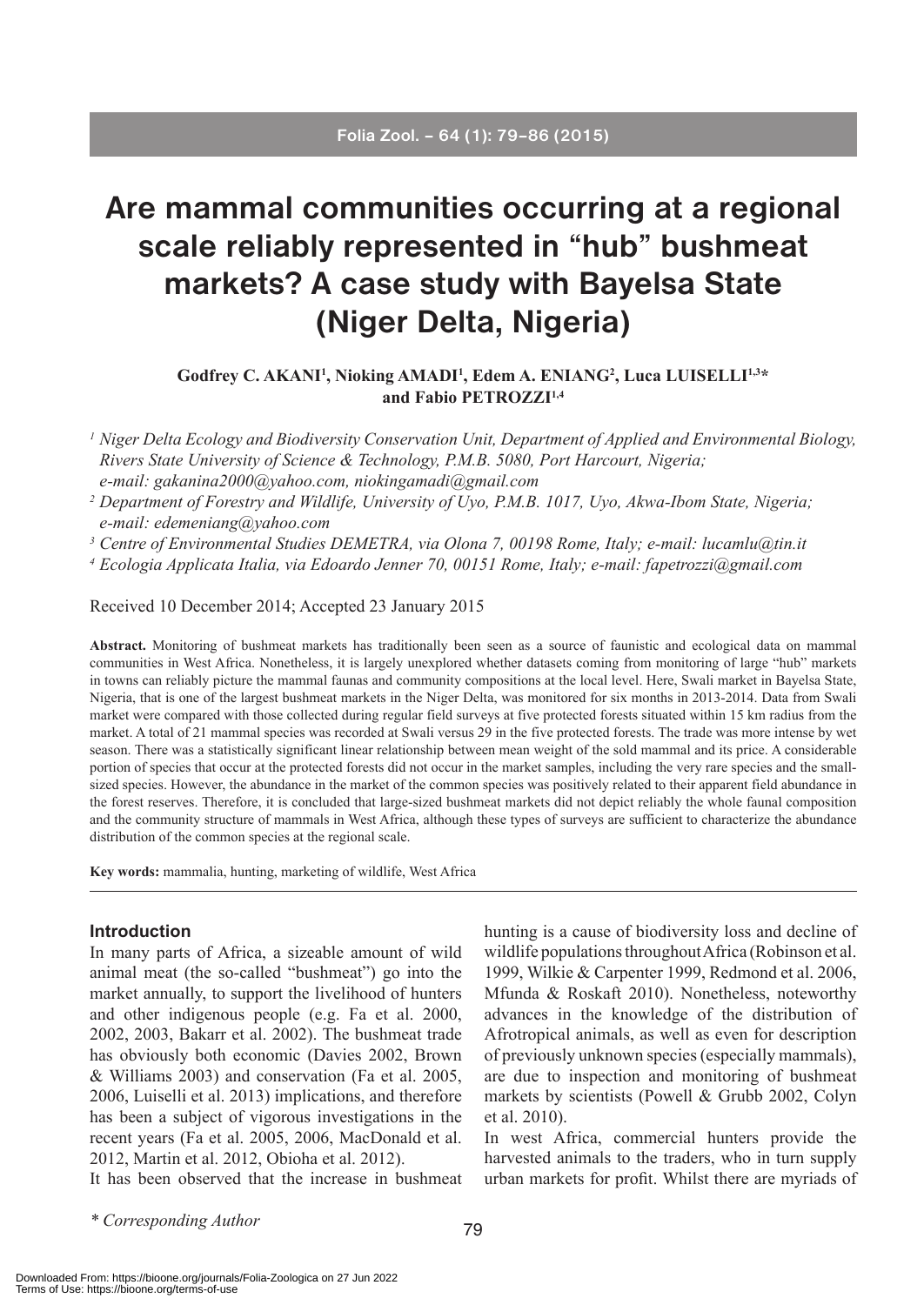small-scale, often temporary, bushmeat markets that trade a small number of individuals mainly at a local scale, there are also several large markets in towns and cities (hereby, the "hub" markets) that represent the main points of sale for a large volume of species extracted from natural areas (Fa et al. 1995, Fa 2000). It is considered that these "hub" markets may offer valuable insights into (i) the supply and demand of bushmeat in human population centres, (ii) the assessment of the effect of hunting on the bushmeat species if data on prey densities are available, and (iii) comprehensive data on the taxonomic composition of mammal communities (e.g. Fa et al. 1995, Angelici et al. 1999, Fa 2000). However, it has never been investigated in detail whether these markets can be really used to have a reliable and comprehensive dataset on local mammal faunas.

Throughout the Niger Delta of southern Nigeria, the bushmeat trade is certainly rampant, and has probably produced considerable negative effects on the local biodiversity (Martin 1983, Okiwelu et al. 2009, Luiselli et al. 2013). In this report, data collected by monitoring a "hub" market (situated in Bayelsa State, Niger Delta of southern Nigeria) were used to compare the diversity and richness of mammal species at the market place with diversity and richness patterns observed in five forest reserves of the same studied region that were subjected to focused researches (Petrozzi et al., unpublished data). By comparing these datasets, it would be possible to infer whether "hub" city markets may be instrumental in determining the relative mammal diversity patterns for the surrounding areas. The a priori expectation was that, if regional mammal diversity is adequately sampled by "hub" markets, then the accurate monitoring of that market should reveal the entire spectrum of species potentially present in the area. Obviously, since small rodents and insectivores are usually uneaten by humans, these species cannot be considered in this kind of comparisons and have been excluded from further analyses.

### **Material and Methods**

#### *Study area*

The study was carried out in Swali market (4°55′ N, 6°17′ E). Swali market is the main centre for the sales of wildlife killed or captured alive, around Yenagoa and environs (Bayelsa State, Nigeria). Although the amount of traded carcasses in Swali is smaller than in other central markets studied to date (e.g. Kisangani in Congo, Vanvliet et al. 2012 or Malabo in Bioko Island, Fa et al. 2000), this marketplace appeared of special relevance for our study case because (i) it is situated between five forested reserves of the Niger Delta (Fig. 1), (ii) it is anyway larger than most bushmeat markets in the region, and (iii) because it is also used sometimes for sale of remotely captured animals. For instance, we recorded a few bushmeat items belonging to species that do not occur in the Niger Delta, such as the puff adder, *Bitis arietans*.

The study region is characterized by an alternation of flooded swamp forest patches and widely deforested areas, where cropping and forest-derived savannah-like grasslands are prevalent (Niger Delta Environmental Survey 1998). The market is located on the shore of the River Nun. Thus, hunters easily transport their bounties by rivercraft. Swali market is also accessible by good roads, recently constructed by the Bayelsa State government.

Most of the hunters catch the animals from the thick seasonally inundated swamp forests that are situated within 15 km radius from Swali market, i.e. Emeyal, Otuasega, Elebeli, Famgbe, Bebelebiri, Kolo Creek and Ogbia areas (Fig. 1). The importance of this marketplace is widely acknowledged at the local level because hunters prefer selling bushmeat to vendors in Yenagoa than to other locations of the state, because buyers price them better here (Akani et al., unpublished interviews with local hunters).



**Fig. 1.** Map of the study area, including the forest sources of the bushmeat animals that were traded in the Swali market. Symbols: 1 = Taylor Creek FR,  $2$  = Upper Orashi FR,  $3$  = Nun River FR,  $4$  = Edumanon FR, 5 = Egbedi Creek FR, A = Otuasega, B = Emeyal, C = Kolo Creek, D = Ogbia, E = Bebelebiri, F = Fangbe, G = Elebeli.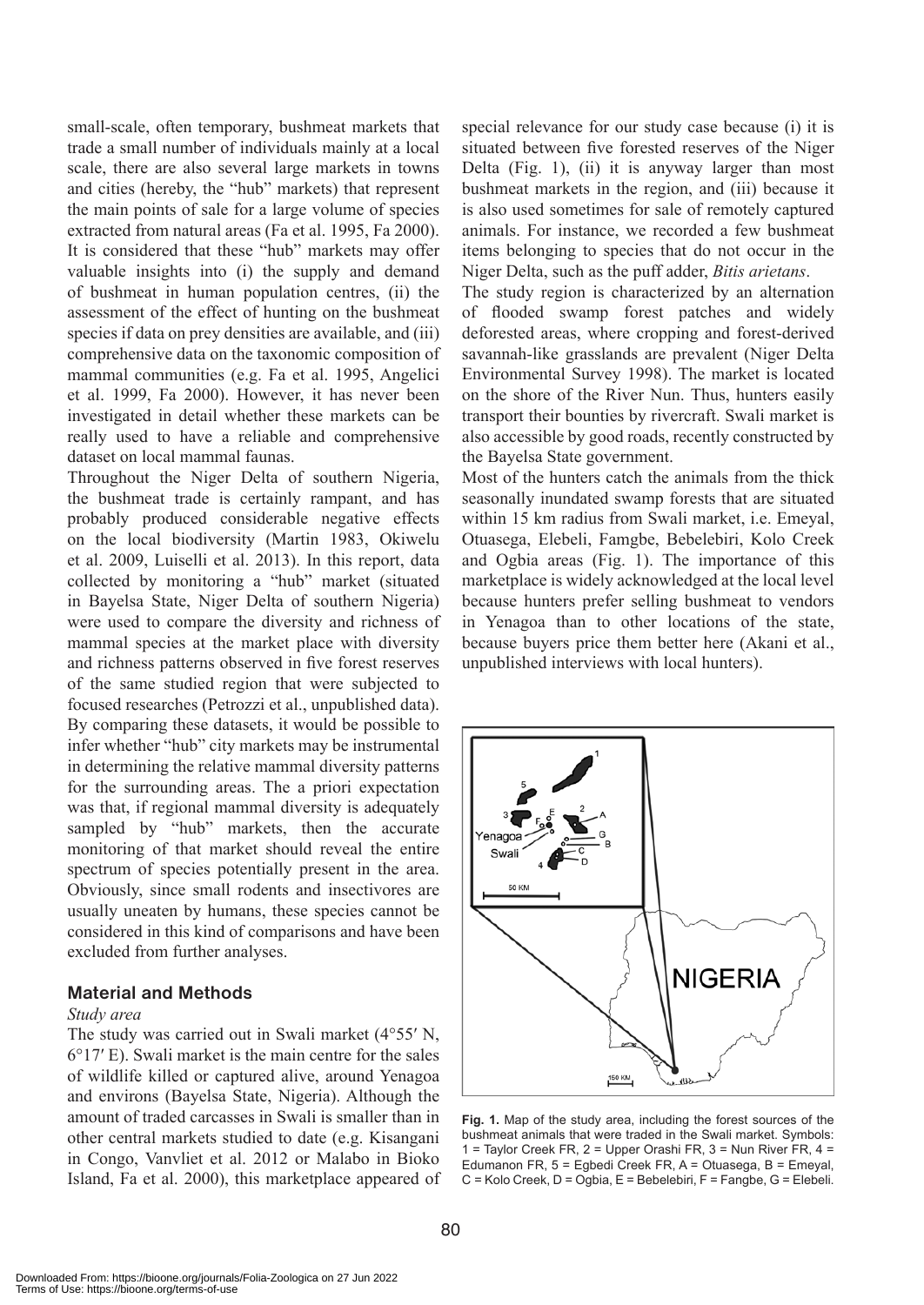#### *Taxonomic notes*

We excluded most of the rodents, shrews and fruit bats (*Eidolon helvum*, *Rousettus angolensis*, *Hypsignathus monstrosus*, *Epomophorus anurus*, *Epomophorus gambianus*, and *Epomops franqueti*, see Happold 1987) from our investigations. Nomenclature for mammal species follows Nowak (1999) and Wilson & Reeder (2005). Identification of the recorded individuals was done to the most accurate taxonomic level possible. However, identification of some species remained ambiguous. In this case, either we report the genus name followed by "sp." or present the possible options. For instance, we indicated the genets as *Genetta* sp., with three species occurring in the study area, i.e. *G. cristata*, *G. maculata*, and *G. thierryi* (Powell & van Rompaey 1998). On the other hand, for the geospecies *Galagoides demidovii* (i.e. *demidovii* group according to Grubb et al. 2003), we indicated it as *Galagoides demidovii*/*thomasi*. For the geospecies *Perodicticus potto* (Grubb 2006), we indicated it as *Perodicticus potto*/*edwardsi*.

#### *Sampling protocol*

Swali market was surveyed both during the wet season (October 2013 and March 2014) and the dry season (November 2013 to February 2014). In our sampling protocol, a wet season day was not equivalent to a rainy day, as we intended as wet season days also dates with no rain falling. During the 24 weeks of study, the market was visited once every week to list and count the animals landed. Field effort was higher during the dry season (16 versus 8 visits in the wet season). Sampling was carried out only in the morning hours (7.00-11.00 a.m.), when hunters land their bounties and sell them to the bushmeat dealers. Animals killed in the previous night's hunting and animals trapped by snares must be brought to the market in the morning before they begin to putrefy and loose market value. Further information on the bushmeat trade (price of the animal on sale, place of capture, etc.) was acquired through interviews with the dealers and hunters. Overall, a total of 27 different hunters who were regular suppliers of bushmeat to the vendors were recorded, while five were occasional suppliers. The major hunting techniques were reportedly (i) shooting with local dane guns helped by hunt dogs, (ii) trapping with wire snares, and (iii) snap traps. At marketplace, mammals were sold as (i) living animals, (ii) whole carcasses, (iii) butchered parts, and (iv) dried or smoked parts. The condition of all the individuals at the time of examination was always recorded.

In order to explore whether the relative abundance of the various species at Swali market was influenced by their relative field abundance, we established an Abundance Index for all of the species occurring in the forest reserves surrounding Swali, by following Akani et al. (2014, 2015a). This Abundance Index was empirically determined on the basis of our interviews with selected hunters and on the relative number of our field sightings (for details, see Akani et al. 2014, 2015a). We categorized each species' abundance into three groups: very rare (score  $= 1$ ), uncommon  $(= 2)$ , and common  $(= 3)$ . Although we acknowledge that this Abundance Index does not have full scientific support, nonetheless it may give a preliminary indication of the relative abundance of the various species for a region of tropical Africa where there is no data available on the population abundance of most mammal species (Akani et al. 2014, 2015a). Differences in the frequencies of animals (in terms of both number of individuals and traded biomass) sold in the wet versus dry season were examined by  $\chi^2$  test. Relationship between species' relative field abundance and frequency of occurrence at Swali market was analyzed by the Spearman's rank correlation coefficient. Relationship between mean

weight of the sold mammal and its price was tested by the Pearson's correlation coefficient. Nonparametric tests were used when variables were not normally distributed. Alpha was set at 5 %. All statistical tests were performed with PAST software.



**Fig. 2.** Relationships (regression line and 95 % Confidence Intervals) between mean weight and mean price for the mammal bushmeat at Swali market.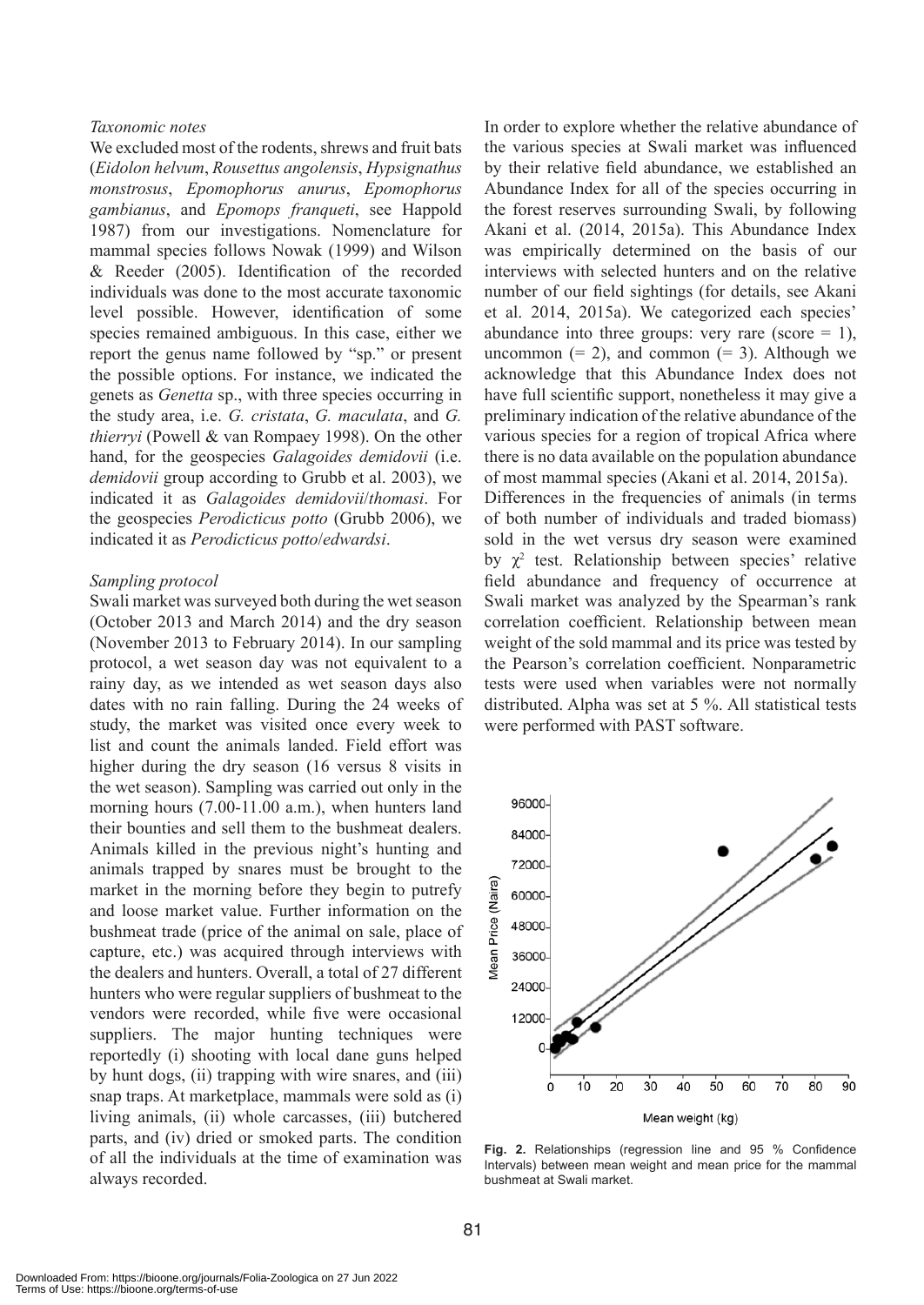**Table 1.** Synopsis of the data on mammals traded in Swali market of Bayelsa State, Nigeria.

| Individuals                                     |             |                |       |                  |                                |  |
|-------------------------------------------------|-------------|----------------|-------|------------------|--------------------------------|--|
| Species                                         | Wet season  | Dry season     | Total | Mean weight (kg) | % biomass (total = $9345.73$ ) |  |
| Cricetomys cfr. emini                           | 45          | 29             | 74    | 1.2              | 0.95                           |  |
| Thryonomys swinderianus                         | 184         | 112            | 296   | 6.65             | 21.06                          |  |
| Atherurus africanus                             | 27          | 31             | 58    | 2.75             | 1.71                           |  |
| Philantomba walteri                             | 18          | 11             | 29    | $\,8\,$          | 2.48                           |  |
| Tragelaphus scriptus                            | 14          | 15             | 29    | 52               | 16.14                          |  |
| Tragelaphus spekei                              | 11          | 17             | 28    | 85               | 25.47                          |  |
| Hymenoschus aquaticus                           | 4           | 7              | 11    | 11.5             | 1.35                           |  |
| Neotragus batesi                                | 10          | 3              | 13    | 3.75             | 0.52                           |  |
| Potamochoerus porcus                            | 6           | 8              | 14    | 80               | 11.98                          |  |
| Viverra civetta                                 | 16          | 11             | 27    | 13.5             | 3.90                           |  |
| Genetta sp.                                     | 15          | 12             | 27    | 2.15             | 0.62                           |  |
| Nandinia binotata                               | 19          | 10             | 29    | 2.6              | 0.81                           |  |
| Crossarchus platycephalus                       | 28          | 32             | 60    | 3.15             | 2.02                           |  |
| Aonyx capensis                                  | 10          | 4              | 14    | 23               | 3.45                           |  |
| Uromanis tetradactyla                           | 18          | 12             | 30    | 2.725            | 0.87                           |  |
| Manis tricuspis                                 | $\,$ 8 $\,$ | 5              | 13    | 2.3              | 0.32                           |  |
| Cercopithecus mona                              | 26          | 22             | 48    | 4.5              | 2.31                           |  |
| Cercopithecus nictitans                         | 13          | 18             | 31    | 5.53             | 1.83                           |  |
| Cercopithecus spp. (smoked<br>and unidentified) | 25          | 30             | 55    | 3.25             | 1.91                           |  |
| Cercopithecus sclateri                          | 4           | $\overline{2}$ | 6     | 3.5              | 0.22                           |  |
| Perodicticus potto/edwardsi                     | 5           | $\overline{0}$ | 5     | 1.2              | 0.06                           |  |

Table 2. Price range of adult mammal carcasses in Swali market of Bayelsa State (as at February 2014).

| <b>Species</b>            | Sample size | Price range (Naira) | Mean price (Naira) |
|---------------------------|-------------|---------------------|--------------------|
| Tragelaphus spekei        | 20          | 75000-86000         | 80000              |
| Tragelaphus scriptus      | 16          | 72000-85000         | 78000              |
| Potamochoerus porcus      | 14          | 72000-80000         | 75000              |
| Philantomba walteri       | 10          | 10000-12000         | 10780              |
| Thryonomys swinderianus   | 55          | 4000-4500           | 4260               |
| Atherurus africanus       | 32          | 3000-4200           | 4100               |
| Pangolins                 | 15          | 3500-4400           | 4000               |
| Cricetomys cfr. emini     | 28          | 600-1000            | 850                |
| Viverra civetta           | 10          | 8000-10000          | 8950               |
| Genets                    | 18          | 3500-4500           | 4200               |
| Crossarchus platycephalus | 15          | 2800-3200           | 2970               |
| Cercopithecus spp.        | 18          | 4200-5800           | 5200               |
| Cercopithecus nictitans   | 22          | 4000-5800           | 5000               |
| Cercopithecus mona        | 10          | 4200-5500           | 5000               |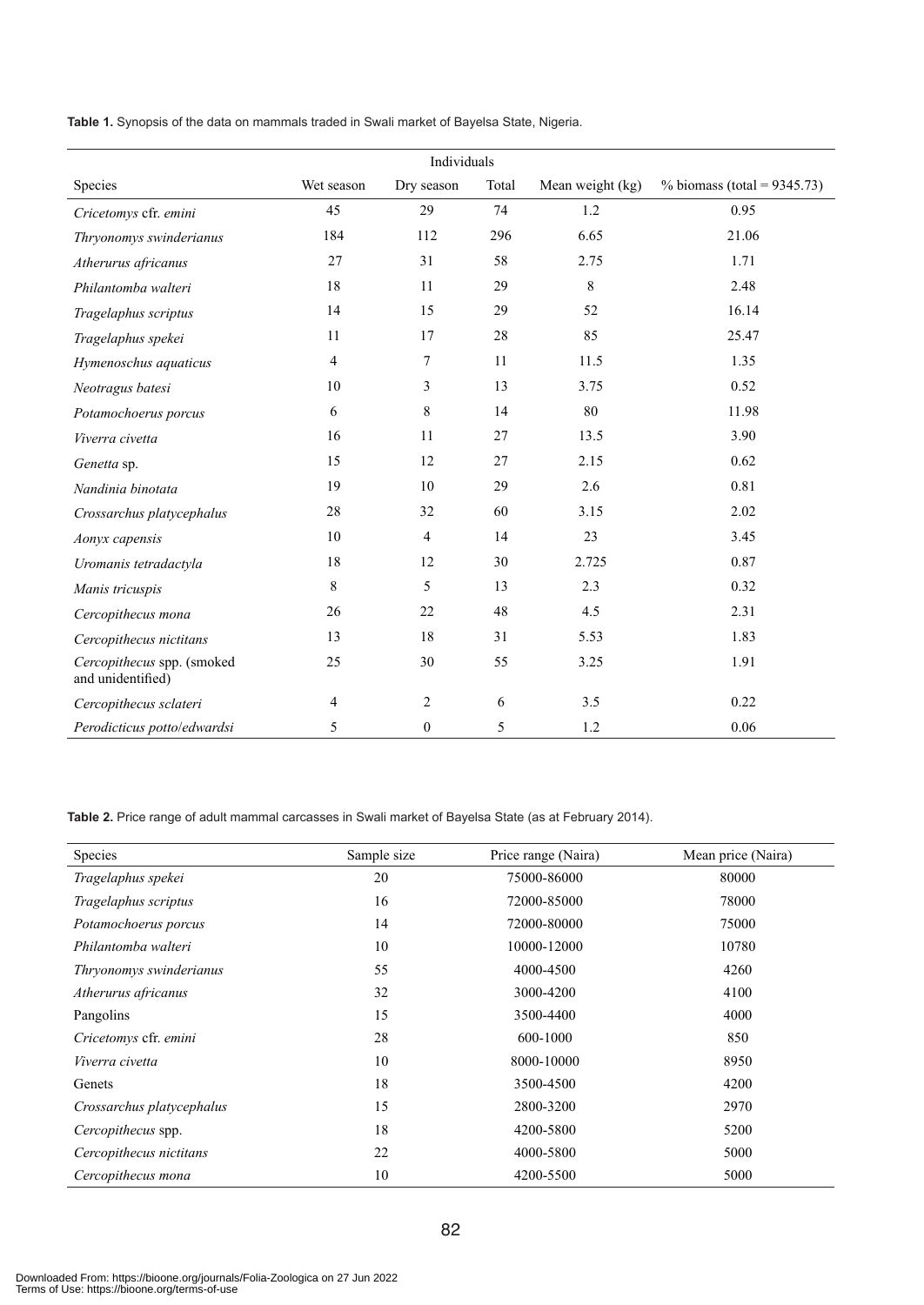**Table 3.** List of the mammal species that although recorded in recent years (2010-2014) in five forest reserves (FRs) of Bayelsa State (Petrozzi et al., unpublished data) were not observed at Swali bushmeat markets. The apparent abundance of these species in the forest reserves is also reported.

| Species                      | Status in the FRs. |  |
|------------------------------|--------------------|--|
| Arctocebus calabarensis      | rare               |  |
| Cephalophus niger            | very rare          |  |
| Herpestes ichneumon          | rare               |  |
| <i>Funisciurus</i> sp.       | common             |  |
| Galagoides demidovii/thomasi | rare               |  |
| Pan troglodytes              | very rare          |  |
| Trichechus senegalensis      | very rare          |  |
|                              |                    |  |

**Table 4.** Comparison between number of traded individuals per species at Swali market and empirical Abundance Index of each species in the five forest reserves surroundings the marketplace. For methodological details, see the text.

| Species                      | No.<br>in Swali | Abundance<br>Index |
|------------------------------|-----------------|--------------------|
| Cricetomys emini             | 74              | 3                  |
| Thryonomys swinderianus      | 296             | 3                  |
| Xerus erythropus             | $\mathbf{0}$    | 3                  |
| Funisciurus sp.              | $\theta$        | $\overline{2}$     |
| Atherurus africanus          | 58              | 3                  |
| Philantomba walteri          | 29              | 2.2                |
| Cephalophus niger            | $\theta$        | $\mathbf{1}$       |
| Tragelaphus scriptus         | 29              | $\overline{c}$     |
| Tragelaphus spekei           | 28              | $\mathbf{1}$       |
| Hyemoschus aquaticus         | 11              | 1                  |
| Neotragus batesi             | 13              | $\overline{c}$     |
| Potamochoerus porcus         | 14              | 3                  |
| Viverra civetta              | 27              | $\overline{2}$     |
| Genetta sp.                  | 27              | 1                  |
| Nandinia binotata            | 29              | 1                  |
| Herpestes ichneumon          | $\mathbf{0}$    | 1                  |
| Crossarchus platycephalus    | 60              | 1.8                |
| Aonyx capensis               | $\overline{2}$  | $\mathbf{1}$       |
| Uromanis tetradactyla        | 30              | $\mathbf{1}$       |
| Manis tricuspis              | 13              | 1                  |
| Galagoides demidovii/thomasi | $\mathbf{0}$    | 1                  |
| Perodicticus potto/edwardsi  | 5               | 1                  |
| Arctocebus calabarensis      | $\theta$        | 1                  |
| Cercopithecus mona           | 48              | 2                  |
| Cercopithecus nictitans      | 12              | $\mathbf{1}$       |
| Cercopithecus sclateri       | 6               | $\mathbf{1}$       |
| Pan troglodytes              | $\theta$        | 0.6                |
| Trichechus senegalensis      | $\theta$        | 0.6                |

## **Results**

During the sampling period, a total of 21 mammal species were landed in Swali market for sales (Table 1). However, we were unable to identify genets to species level. Given the considerable species diversity of the genus *Genetta* in the Niger Delta (Powell & van Rompaey 1998), it is possible that more than one species was present in the samples, thus influencing the total number of species detected.

In total, 897 mammal individuals were examined, the great majority of them were already dead at the time of examination. Nonetheless, 12 *Cercopithecus mona*, 2 *Cercopithecus sclateri*, 8 *Cercopithecus nictitans*, and 5 pangolins were alive at the examination time. The landing rate was about 37 mammal carcasses per day of survey. *Thryonomys swinderianus* was the dominant species in the trade, accounting for 33 % of the total carcasses. Other common species were *Cricetomys* cf. *emini*, *Atherurus africanus*, *Crossarchus platycephalus*, antelopes, and monkeys (Table 1).

The collected data suggest a heavier trade during the wet months. Indeed, despite the stronger survey effort performed during the dry season, the numbers of traded carcasses were higher during the wet season at a marginally significant level ( $\chi^2$  = 30.9, df = 20, P = 0.0501). In addition, these inter-seasonal differences were highly significant in terms of traded biomass (higher by wet season;  $\chi^2$  = 393.2, df = 20, P < 0.0001). The highest priced bushmeat were *Tragelaphus spekei*, *T. scriptus*, and *Potamochoerus porcus* (Table 2). There was a statistically significant linear relationship between mean weight of the sold mammal and its economic value ( $r = 0.970$ ,  $r^2 = 0.940$ ,  $n = 13$ ,  $P <$ 0.001; Fig. 2).

Seven species recently (years 2010-2014) recorded in the forest reserves of Bayelsa State (data in Akani et al. 2014, 2015, Petrozzi et al., unpublished data) were not observed in the marketplace (Table 3). However, there was a significantly positive relationship between species' relative field abundance (Table 4) and its frequency of occurrence at Swali market (Spearman's  $r = 0.539$ ,  $P < 0.01$ ).

## **Discussion**

A total of twenty-nine species of mammals were recorded in five forest reserves situated in the same study region (i.e. Edumanon, Taylor Creek, Egbedi Creek, the River Nun and Upper Orashi Forest Reserves; see Petrozzi et al., unpublished data). The percentage of traded species in Swali market was high (72.4 % of the species that were certainly evidenced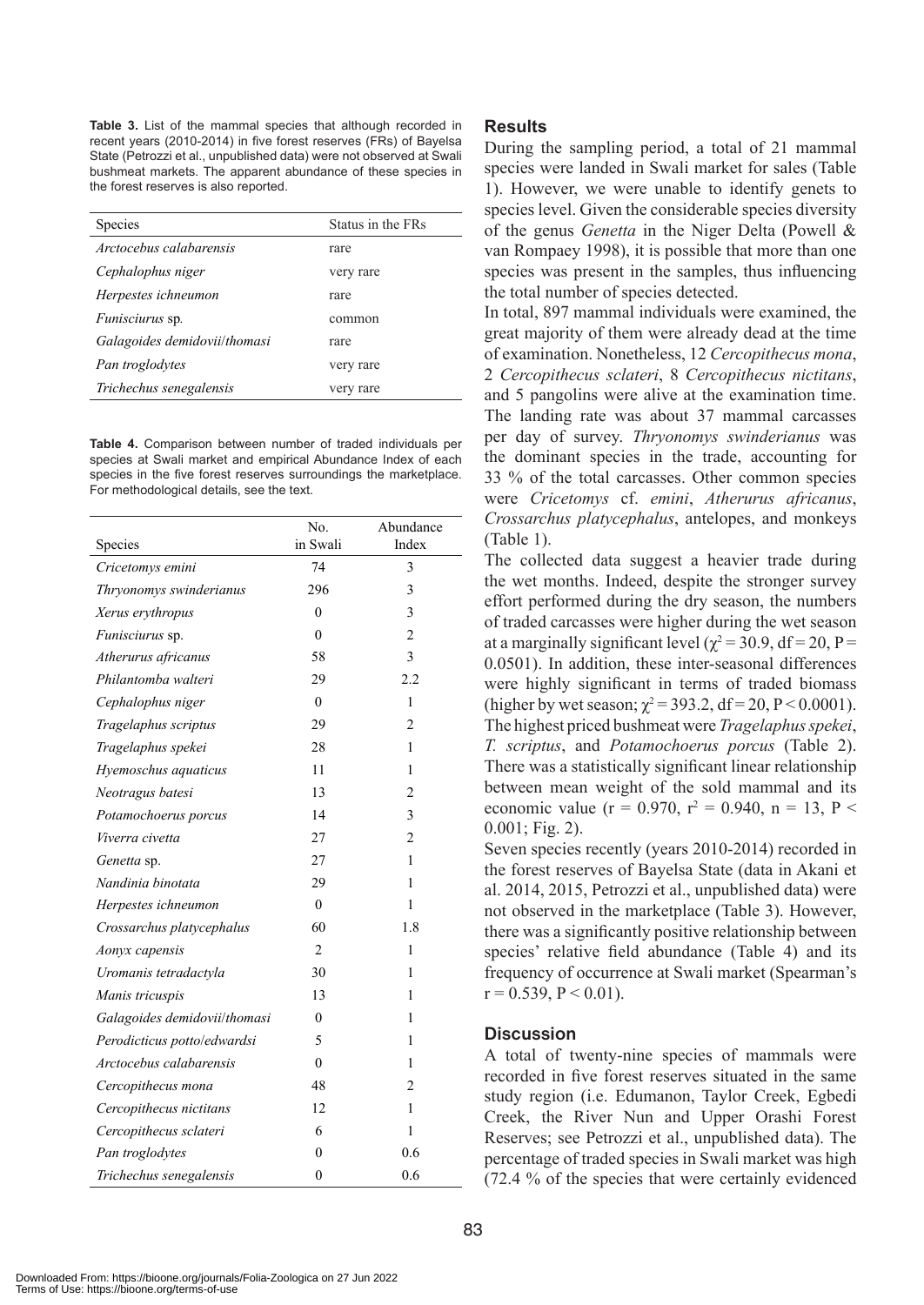in the same forest region) and thus apparently well representative of the local mammalian diversity. In addition, the positive relationship between species' field abundance and its frequency of occurrence at the marketplace suggests that bushmeat market surveys may be useful to drawn quantitative information on the relative abundances of the various species of tropical forest mammal communities. Nonetheless, our data also revealed that inferences about mammal community structure from bushmeat market surveys may have serious limitations. Indeed, we showed that there are important subsets of the overall community of species that remained unrepresented in the market sample. For instance, all the very rare species (i.e. *Cephalophus niger*, *Trichechus senegalensis*, *Arctocebus calabarensis*, *Pan troglodytes*, Akani et al. 2014, Petrozzi et al., unpublished data) were never observed at the market site during the monitoring period. In addition, many species of smaller size (like squirrels) were also never observed at the market site despite they are common and widespread in the study region (Blench 2007, Akani et al. 2014, 2015a). Community ecology theory does make use of rare species and singletons in many diversity analyses (e.g. Magurran 1988, Gaston 1994, Novotny & Basset 2000, Luiselli 2006). Thus, the biased absence of such community components from bushmeat marketdata certainly introduces limitations in our understanding of tropical forest mammal community structures.

The reasons behind the absence of rare and small-sized species from marketplace are multiple. The absence of small-sized mammal species from bushmeat markets is due to the fact that they are directly consumed by the hunters and/or at the local level of the village as they are not economically viable, and are also hunted by different age groups (e.g. children) (Damania et al. 2005, Kamins et al. 2011). Indeed, rodents (as well as insectivore species and other small-sized animals), which are often consumed by the hunter and his family, hardly appear in the markets and therefore do not appear in the statistics (Colyn et al. 1987, Ntiamoa-Baidu 1997).

Concerning rare species, in theory it is possible that some species are not hunted because they are taboo (e.g. Oates et al. 2004, Baker et al. 2009) or because they are protected/forbidden to hunt in Nigeria and thus can be sold, but hidden (Oates 1999). However, several species, that officially are protected by Nigerian federal laws on Act 11, Schedule I (i.e. *Atherurus africanus*, *Tragelaphus spekei*, *Hyemoschus aquaticus*, *Neotragus batesi*, *Aonyx capensis*, *Manis tricuspis*, *Uromanis tetradactyla*) or Schedule II (i.e. *Genetta* sp., *Nandinia binotata*, *Viverra civetta*, and all *Cercopithecus* species), were regularly traded, thus showing that this type of legal impediment did not work to diminish the trade. Local taboos were also unlikely to affect the trade at Swali market, because this marketplace collated animals from a suite of different forest sites where hunting was performed by different ethnic groups.

The present study also revealed a higher trade by the wet season (more evident in terms of traded biomass than in terms of number of carcasses offered for sale). This result is in agreement with bushmeat market data for reptiles (Akani et al. 2015b). However, in reptiles it has been demonstrated a considerable intensification of above-ground activity (and hence of the encounter probability with hunters) during the rainy months (Akani et al. 2010, 2013), whereas the same inter-seasonal differences in phenology have, to our knowledge, never been reported for Niger Delta mammals. On the contrary, it has been reported that hunting was lower during rainy days, which occur generally in the wet season (e.g. Anadu et al. 1998, Wright & Priston 2010), because (i) of lower/more concentrated activities in mammals around water bodies (thus facilitating hunters, Bifarin et al. 2008) and (ii) agriculture cycle (Wright & Priston 2010). Therefore, our data suggest that the best hunting days were the dry days (and nights) within the wet season period.

In terms of economic value, the given data showed that the size of the traded animal determined for a great deal its price. Indeed, regardless of the type of traded animal, body weight predicted linearly  $(r^2 =$ 0.940) the economic value of its carcass. This result is in disagreement with Ntiamoa-Baidou (1997). In the bushmeat trade in Kantamanto market, Accra (Ghana), this author recorded a considerable interspecific variation in the average price/kg of the traded animals (see tables 3.7 and 3.8 in Ntiamoa-Baidou 1997). It is not known what may be the reasons behind these observed differences, but since we lack in our sample set the intermediary sized species (between 15 and 50 kg), our graphic (Fig. 2) is stretched between the two extremes, and this fact may have in part biased our conclusions.

Concerning the traded species, at Swali market there was an almost identical number of traded *Tragelaphus scriptus* and *Tragelaphus spekei*. Okiwelu et al. (2009) stated that the former species was recently replaced in the bushmeat market trade by the latter species, whereas it was dominant few decades before. Interestingly, clear dominance of *Tragelaphus scriptus* versus *Tragelaphus spekei* was also found by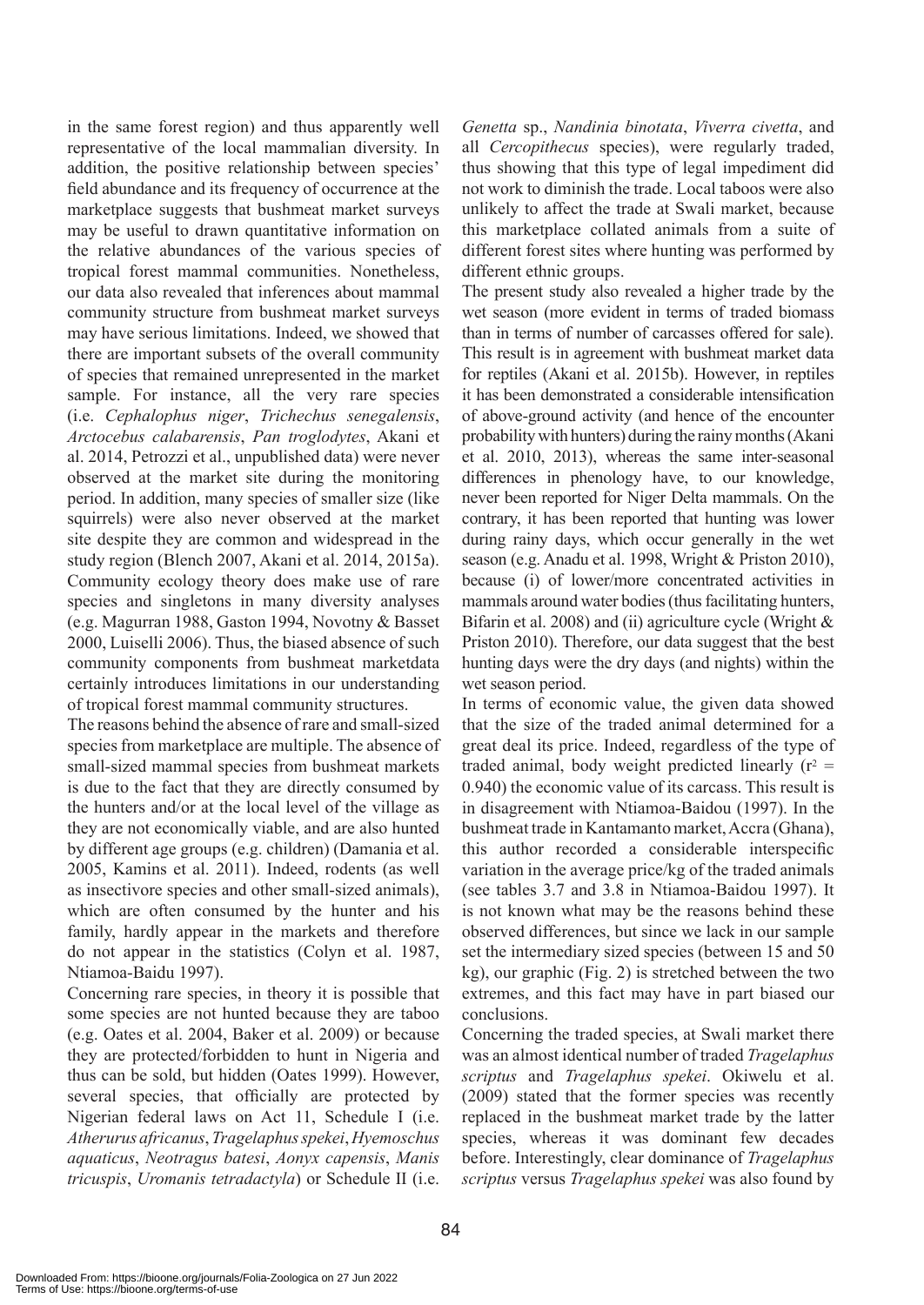Angelici et al. (1999) in 1996-1997, thus independently confirming the "historical" observations by Okiwelu et al. (2009). It seems therefore demonstrated that these two species are really experiencing an inverse trend of occurrence in bushmeat markets. It is possible that this inversion of trends may depend on a progressive increased scarcity of *Tragelaphus scriptus* in the wild in the Niger Delta (at least in human-altered habitats), thus forcing hunters to enter deep inside the swamp forest places (typical habitat type for *Tragelaphus spekei*, see Antelope Specialist Group 2008) in order to hunt efficiently for antelopes. A deeper penetration of hunters inside mature forests was also seen in Gabon (Steel 1994).

Overall, the results of the present study suggest that central ("hub") bushmeat markets could not depict reliably the whole faunal composition and the community structure of mammals in West Africa, although the common species can be adequately sampled, even with quantitative estimates of their relative abundance mirroring true wild abundances. Thus, careful field surveys remain essential in order to establish the presence/absence, and obviously also the relative abundance, of a considerable portion of the mammal fauna of West African tropical forests.

#### **Acknowledgements**

*We are grateful to Mr. George Amoru and Dorbra A., who were our field guides and contact men, and were also instrumental in our interviews with hunters and in arranging our logistics. Spartaco Gippoliti and Giovanni Amori helped with taxonomy of the traded species, Giuliano Milana with drafting the two figures, and two anonymous referees improved the submitted draft.*

#### **Literature**

- Akani G.C., Aifesehi P.E.E., Petrozzi F., Amadi N. & Luiselli L. 2014: Preliminary surveys of the terrestrial vertebrate fauna (mammals, reptiles, and amphibians) of the Edumanon Forest Reserve, Nigeria. *Trop. Zool*. *27: 63–72.*
- Akani G.C., Aifesehi P.E.E., Petrozzi F., Amadi N. & Luiselli L. 2015a: Diversity of terrestrial vertebrates in Taylor Creek Forest Reserve, an area of high environmental value in the River Niger delta (Bayelsa State, Nigeria). *Vie Milieu 64: 59–68.*
- Akani G.C., Ebere N., Franco D., Eniang E.A., Petrozzi F., Politano E. & Luiselli L. 2013: Correlation between annual activity patterns of venomous snakes and rural people in the Niger Delta, southern Nigeria. *J. Venom. Anim. Toxins 19: 1–8.*
- Akani G.C., Luiselli L., Ogbeibu A.E., Onwuteaka J.N., Chuku E., Osakwe J.A., Bombi P., Amuzie C.C., Uwagbae M. & Gijo H.A. 2010: Aspects of species richness and seasonality of amphibians and reptiles in the coastal barrier island of Brass (Nigeria). *Rev. Ecol. 65: 151–161.*
- Akani G.C., Petrozzi F., Segniagbeto G.H. & Luiselli L. 2015b: Notes on morphology, biology and domestic consumption of *Pelusios niger* (Duméril & Bibron, 1835) from Forcados River, Nigeria. *Herpetozoa, in press.*
- Anadu P.A., Elamah P.O. & Oates J.F. 1998: The bushmeat trade in south-western Nigeria: a case study. *Hum. Ecol. 16: 199–208.*
- Angelici F.M., Grimod I. & Politano E. 1999: Mammals of the eastern Niger Delta (Rivers and Bayelsa States, Nigeria): an environment affected by a gas-pipeline. *Folia Zool*. *48*: *249–264.*
- Antelope Specialist Group 2008: *Tragelaphus spekii*. The IUCN Red List of Threatened Species, version 2014.3. *Accessed 2 December 2014. www.iucnredlist.org*
- Bakarr M.I., Ampadu-Agyei O., Adomako E. & Ham R. 2002: Bushmeat utilisation, human livelihoods and conservation of large mammals in West Africa. In: Mainka S.A. & Trivedi M. (eds.), Links between biodiversity conservation, livelihoods and food security: the sustainable use of wild species for meat. *IUCN, Gland: 45–53.*
- Baker L.R., Tanimola A.A., Olubode O.S. & Garshelis D.L. 2009: Distribution and abundance of sacred monkeys in Igboland, southern Nigeria. *Am. J. Primatol. 71: 574–586.*
- Bifarin J.O., Ajibola M.E. & Fadiyimu A.A. 2008: Analysis of marketing bushmeat in Idanre Local Government Area of Ondo State, Nigeria. *Afr. J. Agric. Res. 3: 667–671.*
- Blench R. 2007: Mammals of the Niger Delta, Nigeria. *Privately printed, Cambridge.*
- Brown D. & Williams A. 2003: The case for bushmeat as a component of development policy: issues and challenges. *Int. For. Rev. 5: 148–155.*
- Colyn M., Dudu A. & Mbaele M. 1987: Data on small and medium scaled game utilization in the rainforest of Zaire. In: Clers B.D. (ed.), Proceedings of the International Symposium and Conference on Wildlife Management in Sub-Saharan Africa. *FAO, Harare: 109–141.*
- Colyn M., Hulselmans J., Sonet G., Oudé P., De Winter J., Natta A., Nagy T.Z. & Verheyen E.K. 2010: Discovery of a new duiker species (Bovidae: Cephalophinae) from the Dahomey Gap, West Africa. *Zootaxa 2637: 1–30.*
- Damania R., Milner-Gulland E.J. & Crookes D.J. 2005: A bioeconomic analysis of bushmeat hunting. *Proc. R. Soc. Lond. B 272: 259–266.*
- Davies G. 2002: Bushmeat and international development. *Conserv. Biol. 16: 587–589.*
- Fa J.E. 2000: Hunted animals in Bioko Island, West Africa: sustainability and future. In: Robinson J.G. & Bennett E. (eds.), Sustainability of hunting in tropical forests. *Columbia University Press, Columbia, New York: 168–198.*
- Fa J.E., Currie D. & Meeuwig J. 2003: Bushmeat and food security in the Congo Basin: linkages between wildlife and people's future. *Environ. Conserv. 30: 71–78.*
- Fa J.E., Garcia Yuste J.E. & Castelo R. 2000: Bushmeat markets on Bioko Island as a measure of hunting pressure. *Conserv. Biol. 14: 1602–1613.*